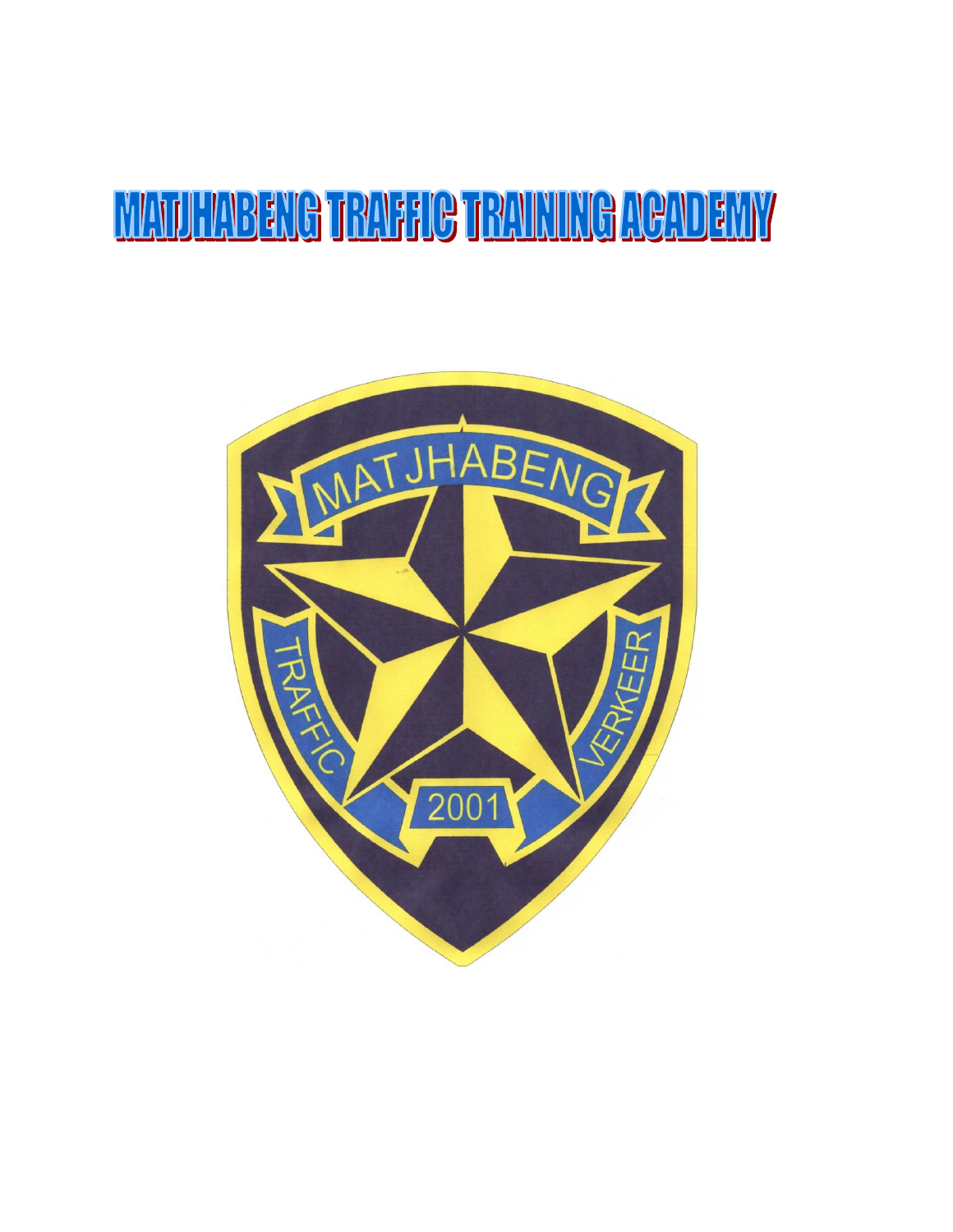

## **PROSPECTUS 2020 / 2021**

#### **PREAMBLES**

**The College would be known as producing conscientious, committed, delighted and disciplined traffic officers for S.A. the fact that road carnage has been less in Matjhabeng over the years through advance driving / K53 offered by our training section, speaks for itself.**

**Lectures are presented by highly motivated, dedicated and competent instructors. The instructors equip the trainees with much more than just knowledge through practical sessions the trainees are afforded an opportunity to use their sense and rational thinking in making decisions, communicate effectively and are qualities which permeate to our trainees through our strong motto of professionalism.**

#### **MATJHABENG TRAFFIC TRAINING ACADEMY**

#### **OUR VISION**

**To provide all traffic and related occupation with knowledge, skills & attitudes needed to deliver a professional service, by ensuring a safe and comfortable road environment.**

#### **OUR MISSION**

**To provide nationally accredited learning opportunities to traffic and related occupation: through out comebased training and development strategies.** 

- **To provide the students with learning opportunities which will enable them to obtain the necessary skills, knowledge and abilities needed to attain the goals and objectives of the profession.**
- **To provide the students with learning opportunities this will develop and expand their knowledge and skills with regard to the assessment of drivers and vehicles for fitness.**

#### **OBJECTIVE**

**Matjhabeng Traffic Training Academy`s main objective is**

- **To provide nationally accredited learning opportunities to traffic and related occupation: through out come-based training and development strategies.**
- **To provide the students with learning opportunities which will enable them to obtain the necessary skills, knowledge and abilities needed to attain the goals and objectives of the profession.**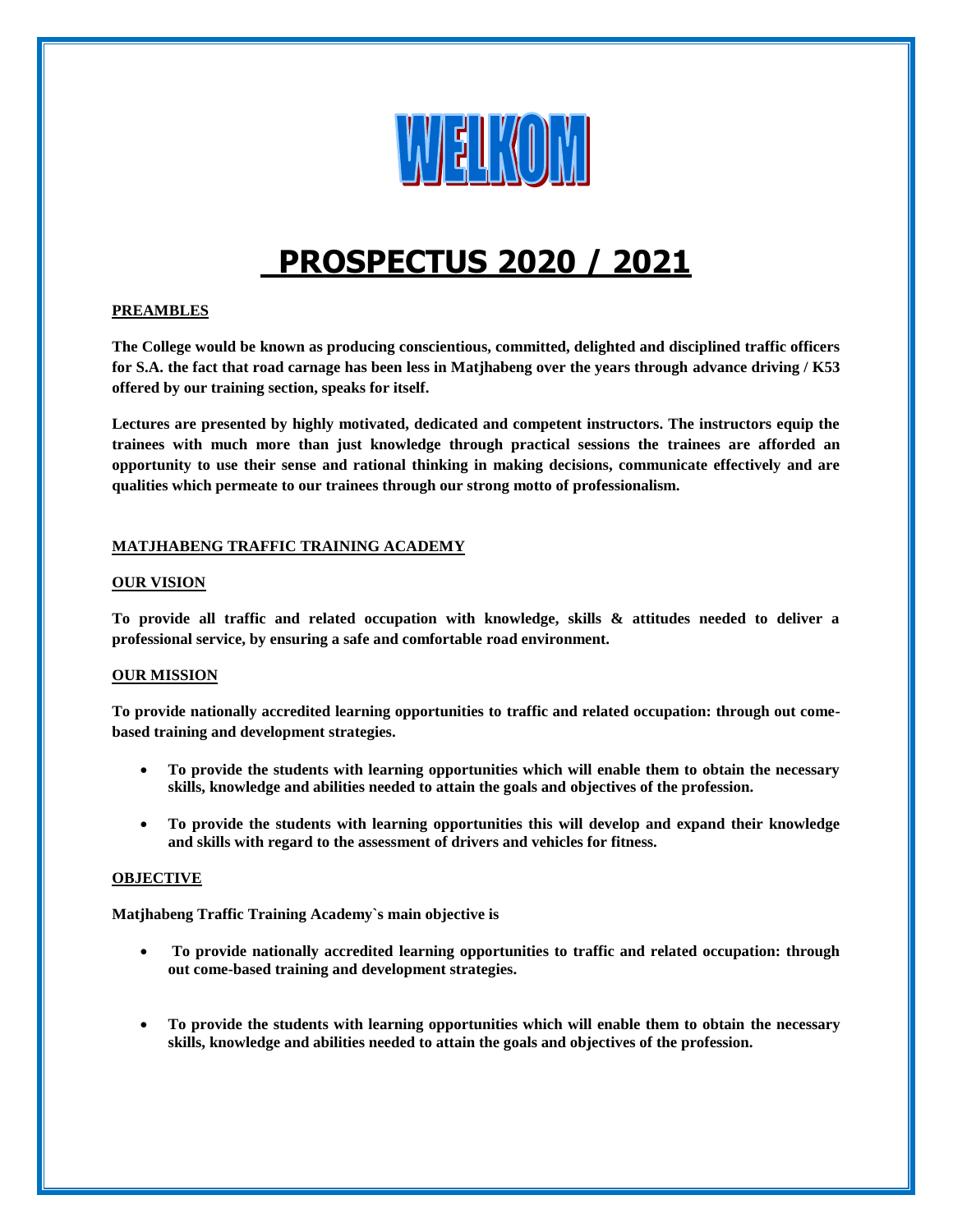**To provide the students with learning opportunities this will develop and expand their knowledge and skills with regard to the assessment of drivers and vehicles for fitness.**

#### **ADMISSION REQUIREMENTS**

**Be appointed firstly by a Local/provincial Traffic Department, Private Testing station or any other institution which can effect such an appointment.**

**Application forms must be accompanied by prove of appointment. Be in possession of a valid driver's license.** 

**(Employers are to provide their traffic officers with the National Road traffic acts, act 93 of 1996)**

#### **TUITION FEES**

**Further Education and Training (FET) Certificate: Road Traffic Law Enforcement (62289) = R20 736.00**

**Peace Office course = R 2 861.00**

**Traffic warden course = R 6 437.00**

**K53/ Advance driving course = R4 291.00**

**Refresher Course = R1 485.00**

**Matjhabeng Municipality's Employees are not subject to payment, the payment of fees only affects other Municipalities, Provincial Traffic Departments, and other institutes that need our training services.**

#### **PAYMENT METHOD**

**Only at a Matjhabeng recognized paying point or account number:**

**Matjhabeng Traffic Training Academy**

**P.O. Box 708**

**WELKOM**

**9460**

**Tel: 057-355 1228 (ext.101), 355 1211, 355 1225, 355 1257. Fax: 057-352 3821**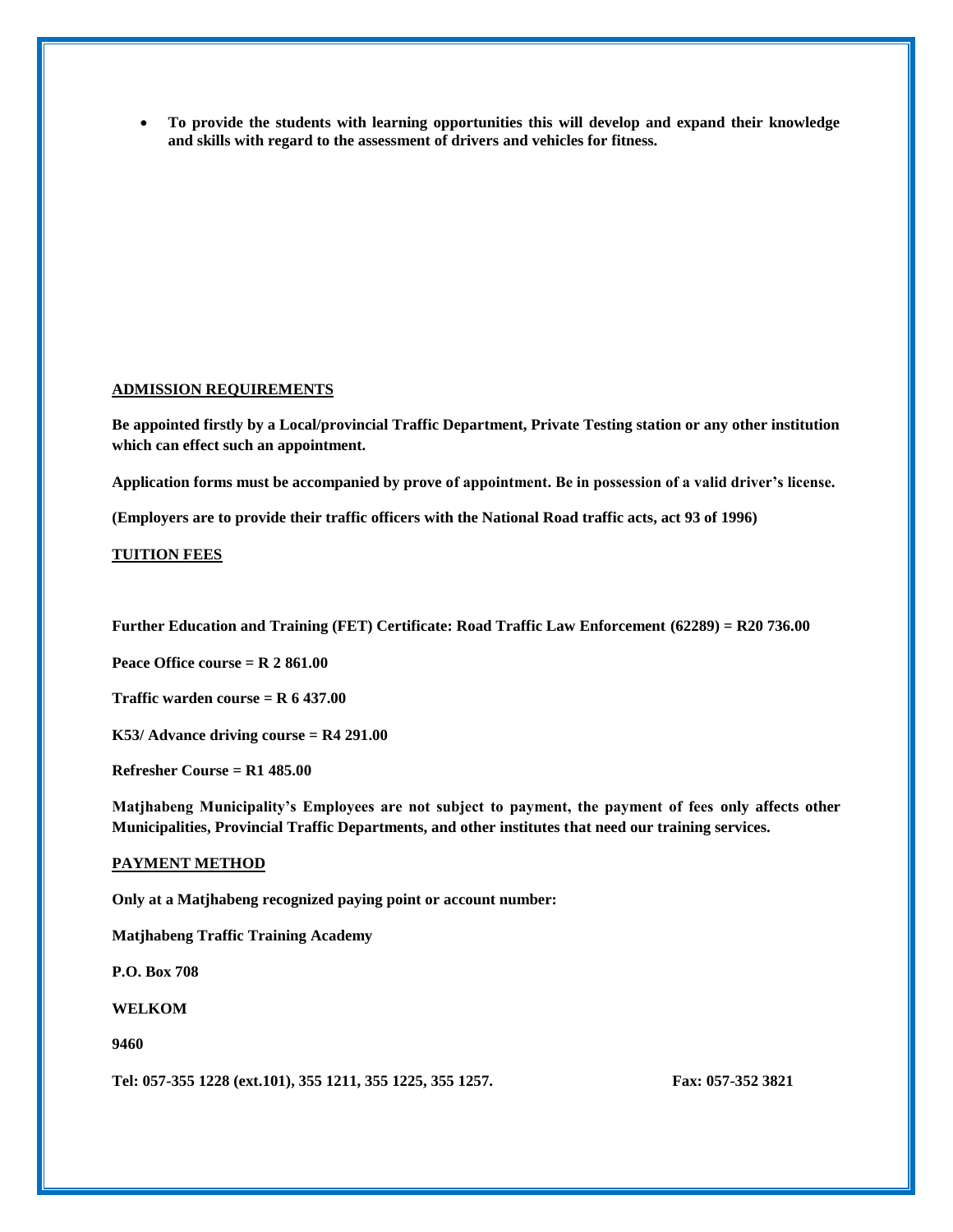| <b>BANK DETAILS</b>        |                      |
|----------------------------|----------------------|
|                            |                      |
|                            |                      |
|                            |                      |
| <b>BANK:</b>               | <b>ABSA</b>          |
|                            |                      |
|                            |                      |
| <b>ACCOUNT NUMBER:</b>     | 405370 5465          |
|                            |                      |
| <b>BRANCH CODE:</b>        | 632005               |
|                            |                      |
|                            |                      |
|                            |                      |
| <b>VOTE NUMBER/REF NO:</b> | 34551421500FH22222WM |
|                            |                      |

#### **METHOD OF INSTRUCTION**

#### **Lectures are presented in English**

- **Lecture**
- **Simulation**
- Role play
- **Group discussion**
- **Demonstration**
- **Problem-solving**

## **EVALUATION METHODS**

- **Progress tests**
- **Practical evaluation**
- **National Examination**

#### **GENERAL RULES**

**Applications for enrolment should reach the college four weeks before the commencement date of the respective course, or other arrangement could be done with the Head of the College. Trainees for traffic officer's course must bring their uniform for practice sessions.**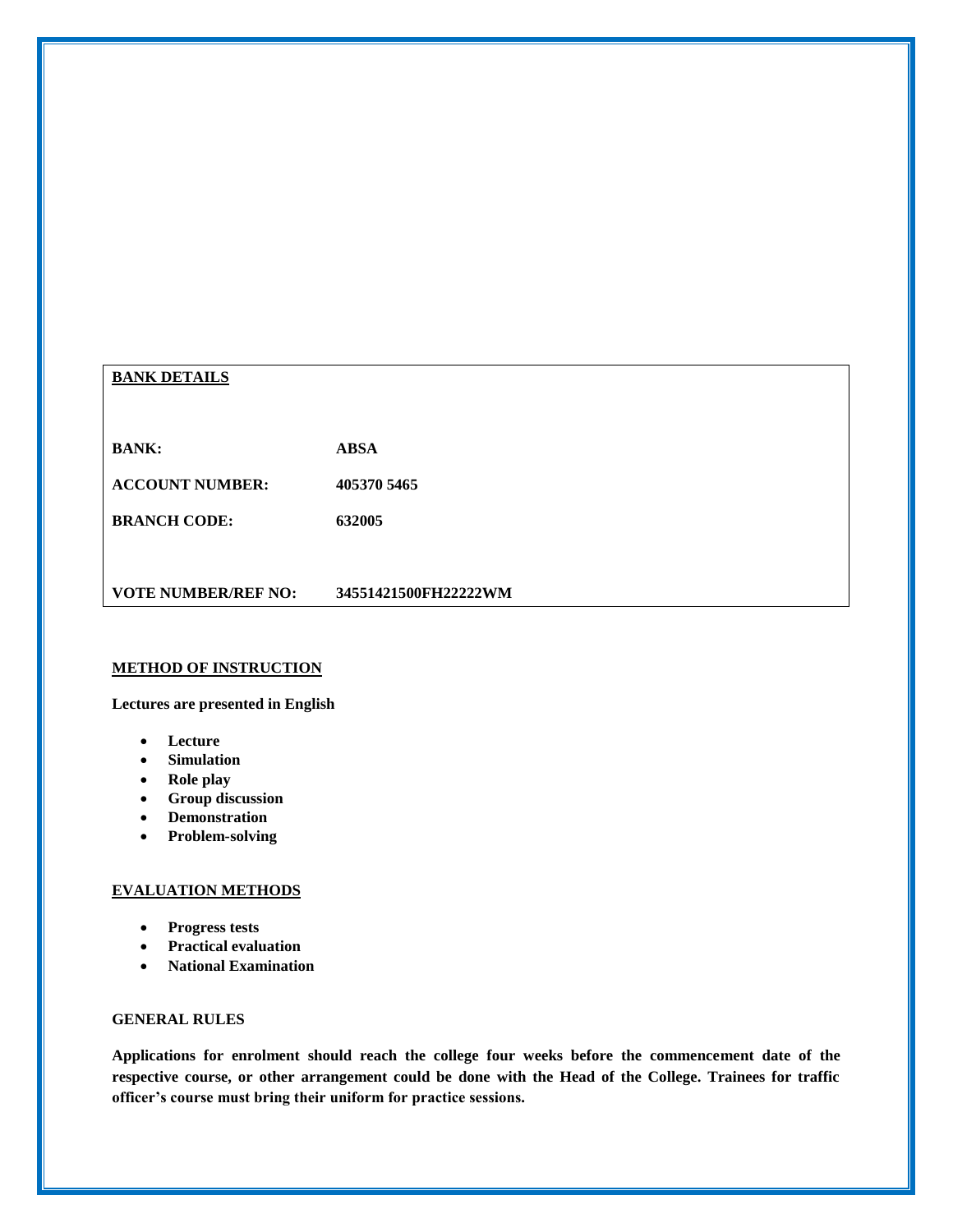### **COURSE: FURTHER EDUCATION AND TRAINING (FET) CERTIFICATE: ROAD TRAFFIC LAW ENFORCEMENT**

#### **COURSE OBJECTIVE:**

 To facilitate the training of students as Traffic Officers, to Enforce law, by-laws and regulations according to the authority granted to them by the Road Traffic Act, (Act 93/ 96), and the criminal procedure Act, (Act 51 / 1977) and Municipal Police Service Act (Act 68 of 1995)

#### **LEARNING OBJECTIVE:**

Theoretical and practical training as per curriculum for Traffic Officers

#### **DURATION: Twelve (12) Months**

#### **ADMISSION REQUIREMENTS:**

- GRADE 12 or equivalent certificate.
- Code B/ EB driver's license.

**TARGET GROUP:** Newly employed Traffic Officers in the service of Local, Provincial authority.

**DOCUMENTATION:** Manuals are supplied by the Matjhabeng Traffic training academy as prescribed by National Department of Transport:

**ASSESSMENT:** Practical as well as theoretical assessment examinations are Completed. A Certificate is issued to successful candidates at the completion of the course.

#### **COURSE: PEACE OFFICER**

#### **COURSE OBJECTIVE:**

 To facilitate the training of personnel as Peace Officers. To enable them to enforce the Municipal by-laws and regulations and executions and execute their powers under criminal procedure Act (Act 51 of 1977).

#### **LEARNING OBJECTIVE:**

- **Definitions**
- What is Law Enforcement
- Management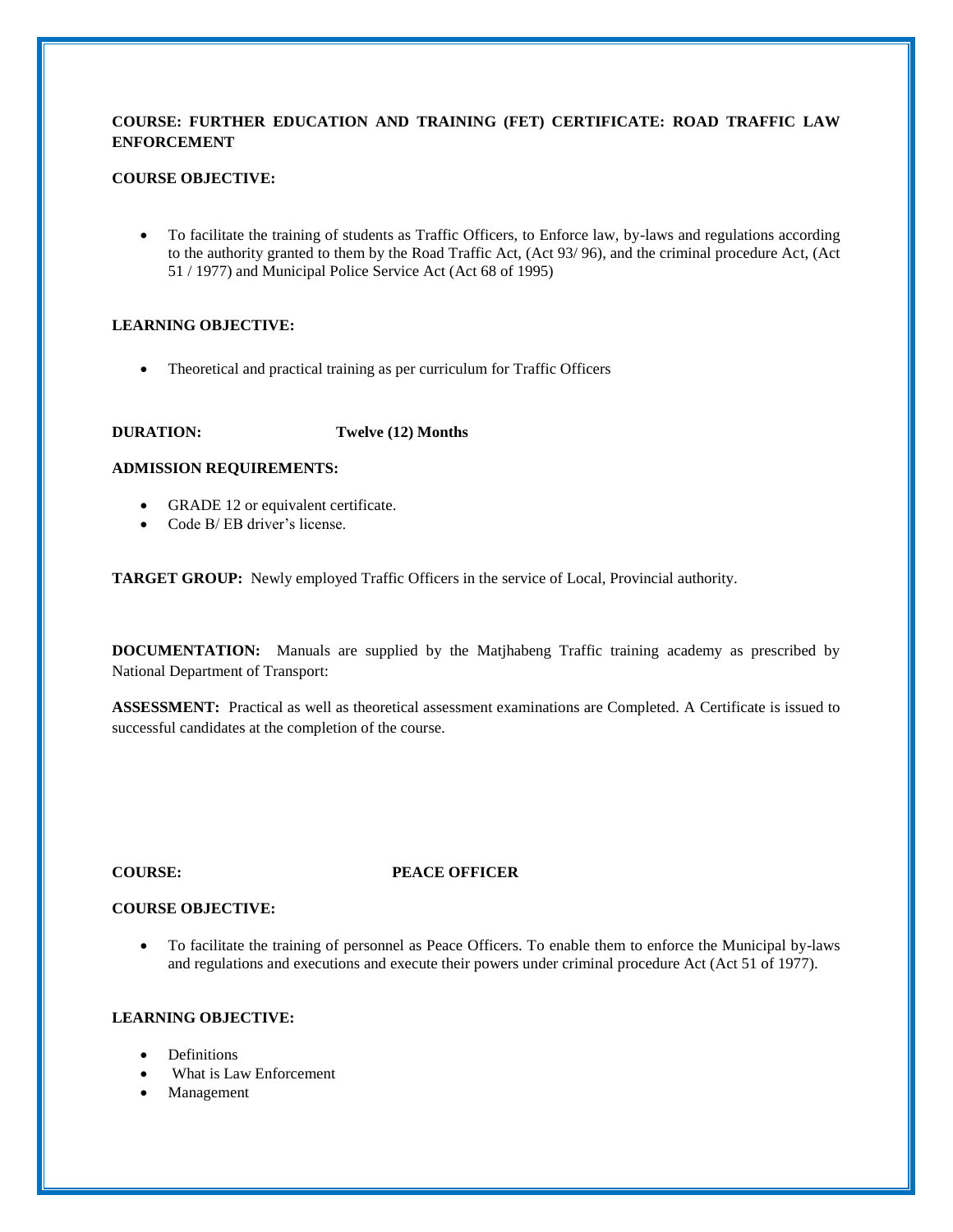- Principles of the Criminal Procedure Act\
- Rule regarding
- Criminal Procedure Act
- Law of evidence
- Crime investigation
- Statements and declarations
- Completion of section 56 and 341 Notices.

#### **DURATION: Two weeks or Ten (10) Days**

**TARGET GROUP:** New appointments, Traffic Officers, Peace Officers and Law Enforcement Officers**.**

#### **ADMISSION REQUIREMENTS:**

Minimum Grade 10 / Grade 12 or equivalent already in Possession of a Traffic Diploma (re-appointment of Traffic Officers). Law Enforcement Officers of Local Authorities.

**DOCUMENTATIONS:** Manuals are supplied by Matjhabeng Traffic Police Academy.

**ASSESSMENT:** Theoretical examinations. Successful candidates receive a certificate on completion of the course.

#### **COURSE: TRAFFIC WARDEN**

#### **COURSE OBJECTIVE:**

 $\bullet$  To facilitate the training of personnel appointed by a Local Authority under Article 3(1) (d) of the National Road Traffic Act 93/96 in order to execute the powers and duties restricted to his/ her area of jurisdiction.

#### **LEARNING OBJECTIVE:**

- Appointment as Traffic Warden
- Definitions of National Road Traffic Act 93/96
- Powers and duties of a Traffic Warden
- Powers under Article 41 (1) of Criminal Procedure Act 51/77 granted to Peace Officers
- Parking and Parking Meter By-Laws
- Human relations between Traffic Personnel and the Public.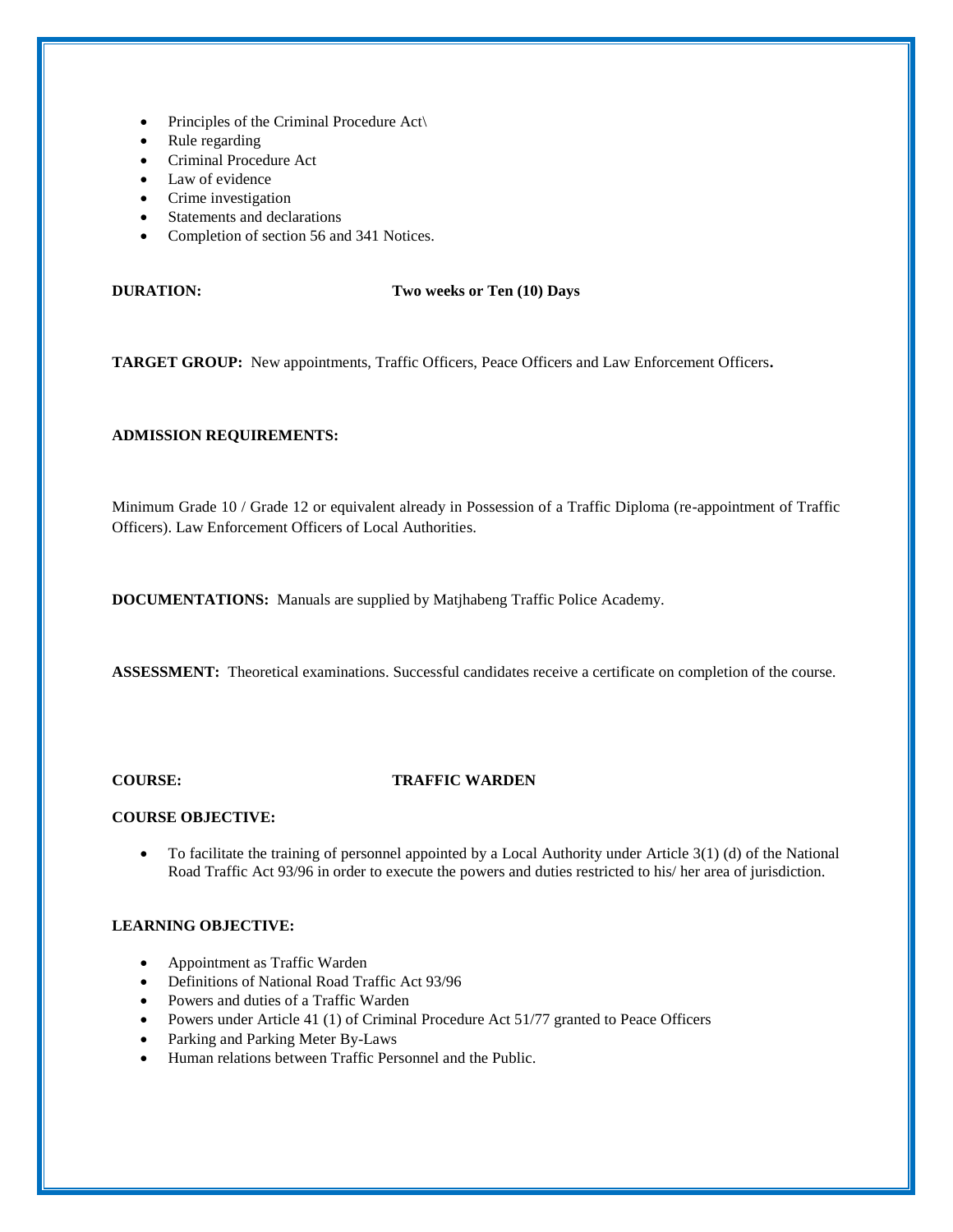#### **DURATION: Three months**

**TARGET GROUP:** Persons appointed by Local authorities as Traffic wardens

**ADMISSION REQUIREMENTS:** Learners are required to pass prescribed evaluation

**DUMENTATION:** Manuals are supplied by Matjhabeng Traffic Training Academy

**ASSESSMENT:** A theoretical and practical examination. Successful candidates Receive certificate.

#### **COURSE: K53/ ADVANCE DRIVING**

**COURSE OBJECTIVE:** To train and facilitate truck and motor vehicle drivers to drive

Defensively, to minimize risks for themselves and other road Users.

#### **LEARNING OBJECTIVE:**

- Defensive driving
- Hazards
- The ABC of the defensive driver
- The SIPDE principles
- The system of vehicle control

#### **DURATION: Two Weeks or Ten (10) Days**

**TARGET GROUP:** New appointed traffic officers and Municipal officials who are

Being issued with Council vehicle to execute their duties.

#### **DOCUMENTATION:** Manuals are supplied by the Academy

**ASSESSMENT:** Theoretical and practical evaluation. Certificate is issued on successful Completion of the course by the candidate.

#### **REFRESHER TRAINING**

COURSE OBJECTIVE: It is a requirement as per Traffic legislation that Traffic Officers and Law Enforcement Officers undergo a refresher Training at least twice per Year.

#### **LEARNING OBJECTIVE:**

- National Road Traffic Act 93 (Act 93 of 1996)
- Legal subjects (Criminal Procedure act, SA Criminal Law, Law of Evidence etc).